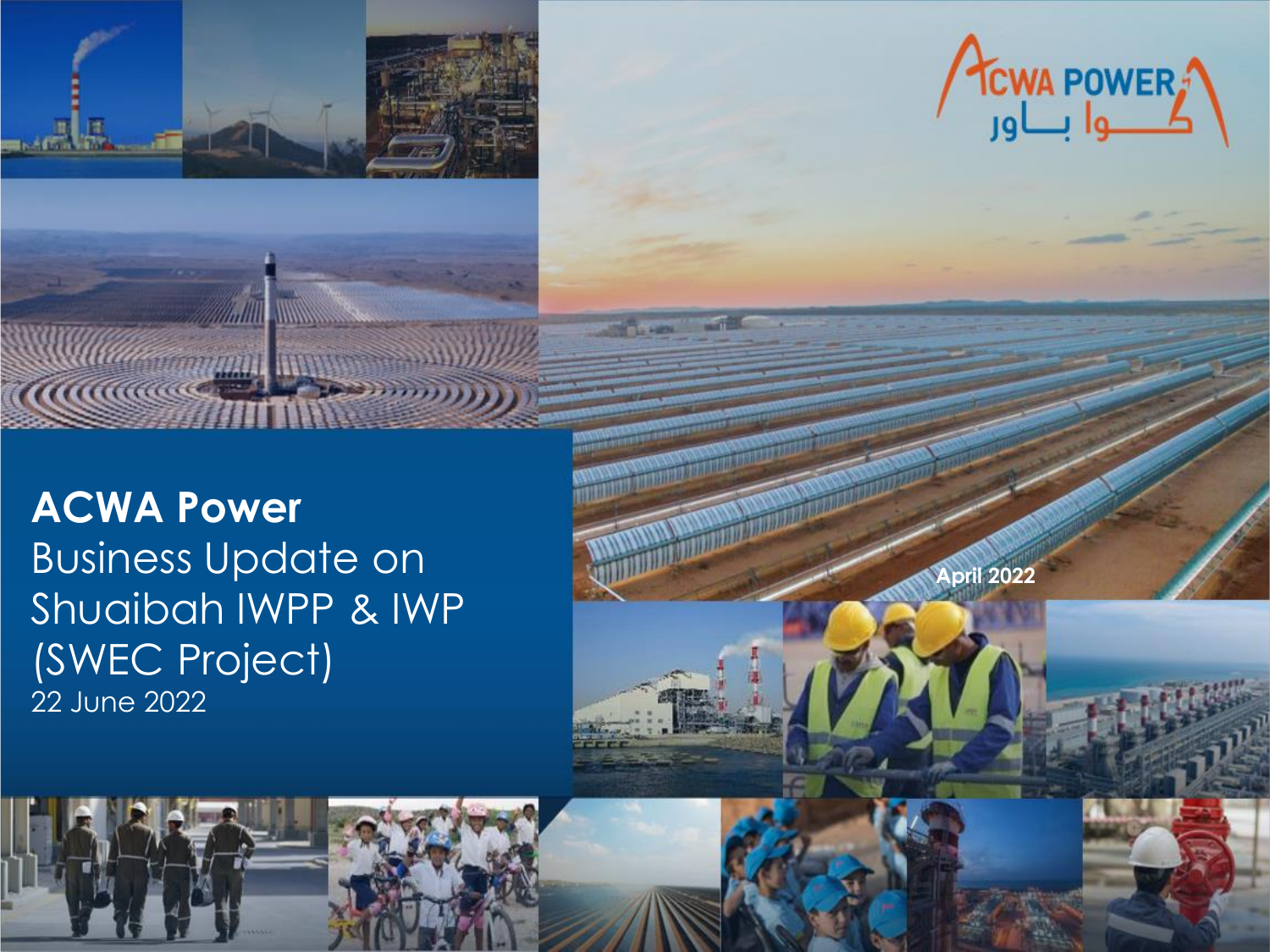## **Disclaimer**

This document and the information contained therein (the "Information") has been prepared by ACWA POWER Company (the "Company" or "ACWA Power") for background purposes only and does not purport to be full, accurate or complete. No reliance may be placed for any purpose on the Information or its accuracy, fairness or completeness. The Information and opinions contained herein are provided as at the date of the presentation and are subject to change without notice. The presentation is the sole responsibility of the Company and has not been reviewed or approved by any regulatory or supervisory authority.

This presentation contains financial information regarding the businesses and assets of the Company. Such financial information may not have been audited, reviewed or verified by any independent accounting firm. The inclusion of such financial information in this presentation or any related presentation should not be regarded as a representation or warranty by the Company or its affiliates, advisors or representatives or any other person as to the accuracy or completeness of such information's portrayal of the financial condition or results of operations of the Company and its consolidated subsidiaries. Certain information contained in this presentation is based on management accounts, current financial statements and estimates of the Company and has not been audited or reviewed by the Company's auditors. Recipients should not place undue reliance on this information. This presentation includes certain non-IFRS financial measures and other metrics which have not been subject to a financial audit for any period. Certain financial and statistical information in this presentation has been subject to rounding off adjustments. Accordingly, the sum of certain data may not conform to the expressed total.

To the extent available, the industry, market and competitive position data contained in the Information come from official or third party sources. Third party industry publications, studies and surveys generally state that the data contained therein have been obtained from sources believed to be reliable, but that there is no guarantee of the accuracy or completeness of such data. While the Company reasonably believes that each of these publications, studies and surveys has been prepared by a reputable party, neither the Company nor any of its directors, officers, employees, affiliates, advisors or agents have independently verified the data contained therein. In addition, certain industry, market and competitive position data contained in the Information come from the Company's own internal research and estimates based on the knowledge and experience of the Company's management in the markets in which the Company operates. While the Company reasonably believes that such research and estimates are reasonable and reliable, they, and their underlying methodology and assumptions, have not been verified by any independent source for accuracy or completeness and are subject to change. Accordingly, reliance should not be placed on any of the industry, market or competitive position data contained in the Information.

The Information does not purport to be comprehensive, complete or without error or omission. To the fullest extent permitted by law, neither the Company nor any of its directors, officers, employees, agents, affiliates or advisors, accepts any responsibility or liability whatsoever for (whether in contract, tort or otherwise) or makes any representation, warranty or undertaking, express or implied, as to the truth, fullness, fairness, accuracy or completeness of the Information (or whether any information has been omitted from it) or any other information or opinion relating to the Company, its subsidiaries, affiliates or associated companies, whether written, oral or in a visual or electronic form, and howsoever transmitted or made available or for any loss or liability (including in respect of direct, indirect or consequential loss or damage) howsoever arising from any use of the Information or otherwise arising in connection therewith. In giving this presentation, neither the Company nor any of its directors, officers, employees, agents, affiliates or advisors undertake any obligation to provide access to any additional information or to update the Information, or to correct any inaccuracies in the Information, including any data or forward-looking statements.

The Information may include forward-looking statements, which are based on current expectations and projections about future events. These statements may include, without limitation, any statements preceded by, followed by or including words such as "target", "believe", "expect", "aim", "intend", "may", "anticipate", "estimate", "plan", "project", "will", "can have", "likely", "should", "would", "could" and other words and terms of similar meaning or the negative thereof. These forward-looking statements are subject to risks, uncertainties and assumptions about the Company and its subsidiaries and its investments, including, among other things, the development of its business, financial condition, prospects, growth, strategies, as well as the trends in the industry and macroeconomic developments in Saudi Arabia and other countries in which the Company operates. Many of these risks and uncertainties relate to factors that are beyond the Company's ability to control or estimate precisely, such as future market conditions, currency fluctuations, the behaviour of other market participants, the actions of regulators and any changes in applicable laws or government policies. In light of these risks, uncertainties and assumptions, the events in the forward-looking statements may not occur and past performance should not be taken as a guarantee of future results. No representation or warranty is made that any forwardlooking statement will come to pass. No one undertakes to update, supplement, amend or revise any such forward-looking statement. Except where otherwise indicated, the Information and the opinions contained herein are provided as at the date of the presentation and are subject to change without notice. Past performance of the Company cannot be relied on as a guide to future performance. Nothing in this presentation is to be construed as a profit forecast.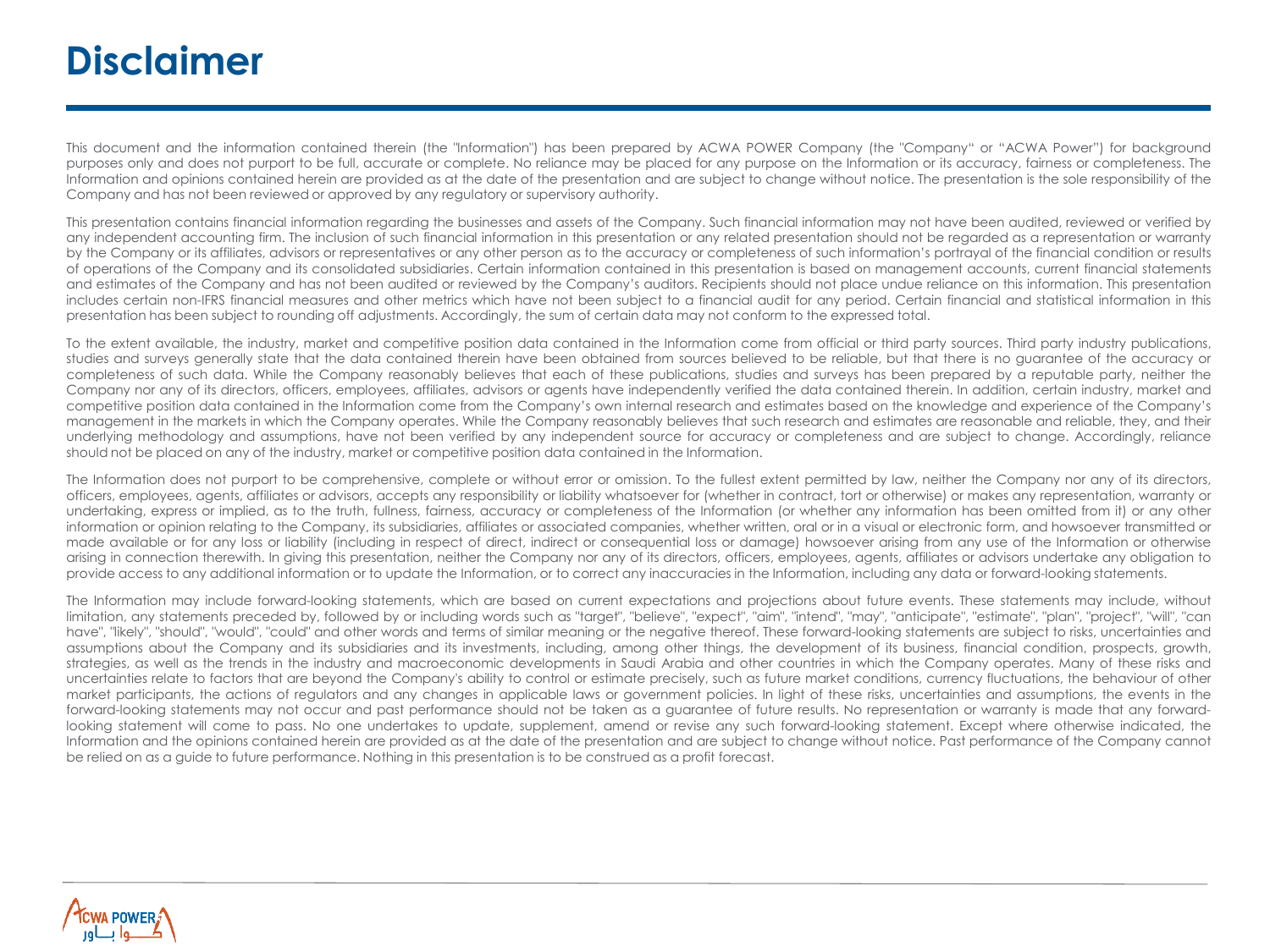## **Shuaibah 3 IWPP and Shuaibah 3 IWP**

- In 2020, the Government of Saudi Arabia announced that it will transition from the reliance on burning/providing oil beyond 2030 and increase the share for natural gas and renewably energy for the generation of electricity in line with the Kingdom's energy transition vision of 2030.
- In support of this vision, ACWA Power and the offtaker of Shuaibah 3 IWPP— an oil-fired asset with thermal water desalination and power generation capacity of 880,000 m3 per day and 900 MW, respectively—have agreed in June 2022 to amend and restructure the PWPA of Shuaibah 3 IWPP in a way to replace it with a new IWP (Shuaibah 3 IWP) corresponding to a 600,000 m3 per day reverse osmosis seawater desalination plant ("RO plant").
- The RO plant, at estimated total investment cost of around SAR 3 billion, will be developed under a concession period of 25 years, with commercial operations for the plant scheduled for 2Q2025. The RO plant will use 20% of its energy from renewable sources.
- Shuaibah 3 IWPP shall continue to operate until the Commercial Operation Date (COD) of the RO plant.
- Upon achieving COD of the RO plant, Shuaibah 3 IWPP shall be decommissioned however Shuaibah Water and Electricity Company (SWEC), the Project Company, will continue to receive the capacity payments (adjusted using the average availability based on last 3 years' performance before decommissioning) until the expiry of the original PWPA term (1Q2030).
- In addition to providing support to the Kingdom towards its Vision 2030, the conversion will reduce Scope 1 carbon emissions by 9.5 million tons per year, ultimately bringing ACWA Power a step closer to its target of reducing carbon intensity by 50% by 2030 compared to 2020 levels and achieving net zero emissions by 2050.